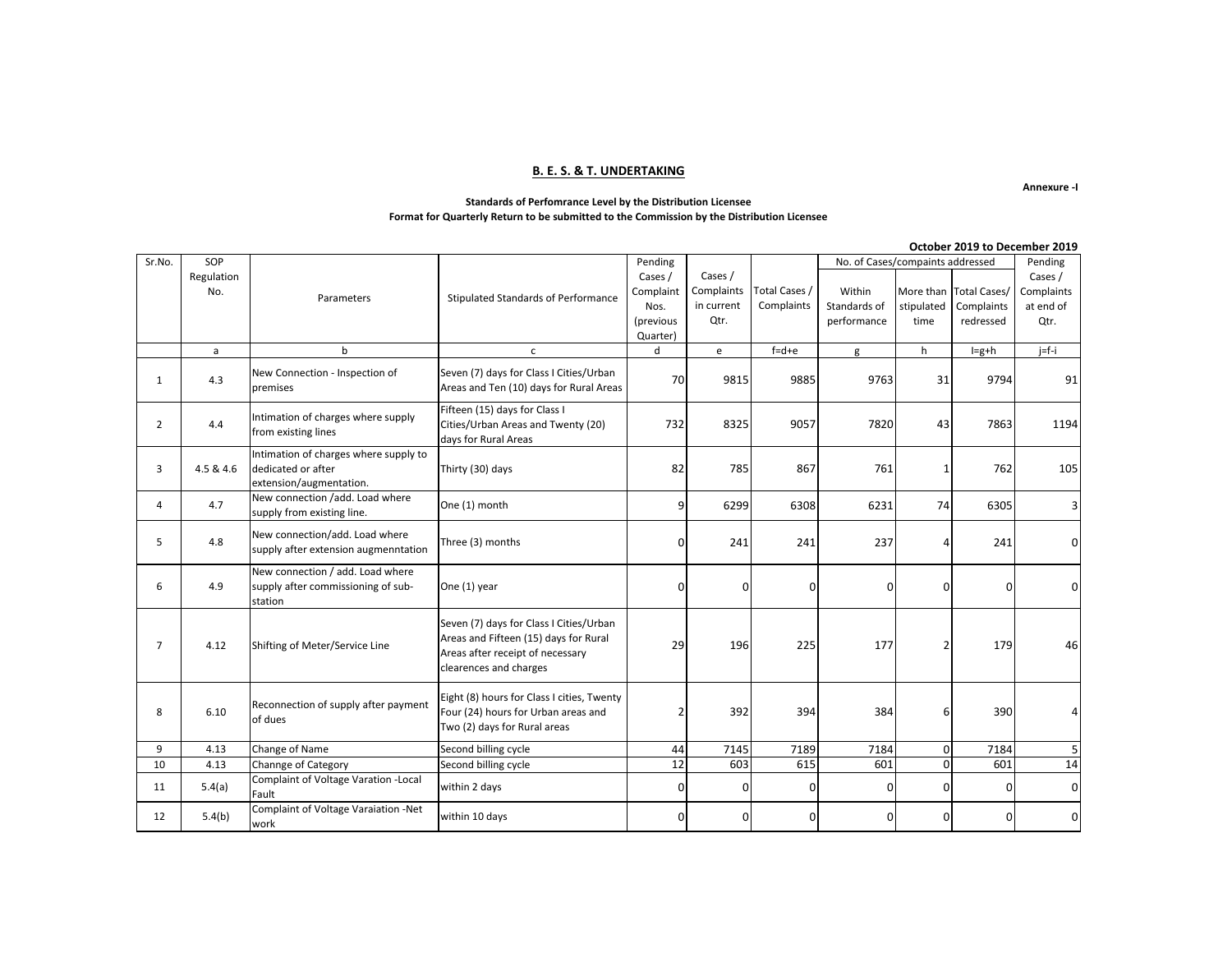**Annexure -I**

#### **Standards of Perfomrance Level by the Distribution Licensee Format for Quarterly Return to be submitted to the Commission by the Distribution Licensee**

|        |            |                                                                      |                                            |           |            |               |                                  |              | October 2019 to December 2019 |            |
|--------|------------|----------------------------------------------------------------------|--------------------------------------------|-----------|------------|---------------|----------------------------------|--------------|-------------------------------|------------|
| Sr.No. | SOP        |                                                                      |                                            | Pending   |            |               | No. of Cases/compaints addressed |              |                               | Pending    |
|        | Regulation |                                                                      |                                            | Cases /   | Cases /    |               |                                  |              |                               | Cases /    |
|        | No.        |                                                                      | Stipulated Standards of Performance        | Complaint | Complaints | Total Cases / | Within                           |              | More than Total Cases/        | Complaints |
|        |            | Parameters                                                           |                                            | Nos.      | in current | Complaints    | Standards of                     | stipulated   | Complaints                    | at end of  |
|        |            |                                                                      |                                            | (previous | Qtr.       |               | performance                      | time         | redressed                     | Qtr.       |
|        |            |                                                                      |                                            | Quarter)  |            |               |                                  |              |                               |            |
|        | a          | b                                                                    | $\mathsf{C}$                               | d         | e          | $f = d + e$   | g                                | h            | $I=g+h$                       | $j=f-i$    |
| 13     | 5.4(c)     | Complaints of Voltage Variation -<br>Expansion/augmentation required | within 120 days                            |           | 0          |               | <sup>n</sup>                     | 0            | 0                             | 0          |
|        |            |                                                                      | Three (3) hours for Class I cities, Four   |           |            |               |                                  |              |                               |            |
| 14     | 6.1        | Fuse off call                                                        | (4) hours for Urban areas and Eighteen     |           | 13984      | 13984         | 13973                            | 11           | 13984                         | 0          |
|        |            |                                                                      | (18) hours for Rural areas                 |           |            |               |                                  |              |                               |            |
|        |            |                                                                      | Four (4) hours for Class I cities, Six (6) |           |            |               |                                  |              |                               |            |
| 15     | 6.2        | Break down of Over head Line                                         | hours for Urban areas and Twenty Four      |           | 0          | n             | 0                                | 0            | 0                             | 0          |
|        |            |                                                                      | (24) hours for Rural areas                 |           |            |               |                                  |              |                               |            |
|        |            |                                                                      |                                            |           |            |               |                                  |              |                               |            |
|        | 6.3        | <b>Underground Cable fault</b>                                       | Eight (8) hours for Class I cities,        |           | 1710       | 1710          | 1708                             | 2            | 1710                          |            |
| 16     |            |                                                                      | Eighteen (18) hours for Urban areas        |           |            |               |                                  |              |                               |            |
|        |            |                                                                      | and Forty Eight (48) hours for Rural       |           |            |               |                                  |              |                               |            |
|        |            |                                                                      | areas                                      |           |            |               |                                  |              |                               |            |
|        |            | <b>Transformer failure</b>                                           | Eighteen (18) hours for Class I cities,    | U         | $\Delta$   |               |                                  |              |                               | 0          |
| 17     | 6.4        |                                                                      | Twenty Four (24) hours for Urban           |           |            |               |                                  | 0            |                               |            |
|        |            |                                                                      | areas and Forty Eight (48) hours for       |           |            |               |                                  |              |                               |            |
|        |            |                                                                      | Rural areas                                |           |            |               |                                  |              |                               |            |
| 18     | 7.2        | <b>Meter Reading</b>                                                 | Once in every two months                   | 6642      | 3086942    | 3093584       | 3093584                          | $\mathbf{0}$ | 3093584                       | $\Omega$   |
| 19     | 7.3        | <b>Replacement of Faulty Meter</b>                                   | Within subsequent billing cycle            | 3424      | 30347      | 33771         | 30671                            | 0            | 30671                         | 3100       |
|        | 7.4        | Replacement of Burnt Meter                                           | Eighteen (18) hours for Class I cities,    |           | 728        | 728           | 728                              | 0            |                               |            |
| 20     |            |                                                                      | Twenty Four (24) hours for Urban           |           |            |               |                                  |              | 728                           | $\Omega$   |
|        |            |                                                                      | areas and Forty Eight (48) hours for       |           |            |               |                                  |              |                               |            |
|        |            |                                                                      | Rural areas                                |           |            |               |                                  |              |                               |            |
| 21     | 7.6,7.7    | <b>Billing Complaint</b>                                             | During subsequent billing cycle            | 2611      | 2455       | 5066          | 2525                             | $\mathbf{0}$ | 2525                          | 2541       |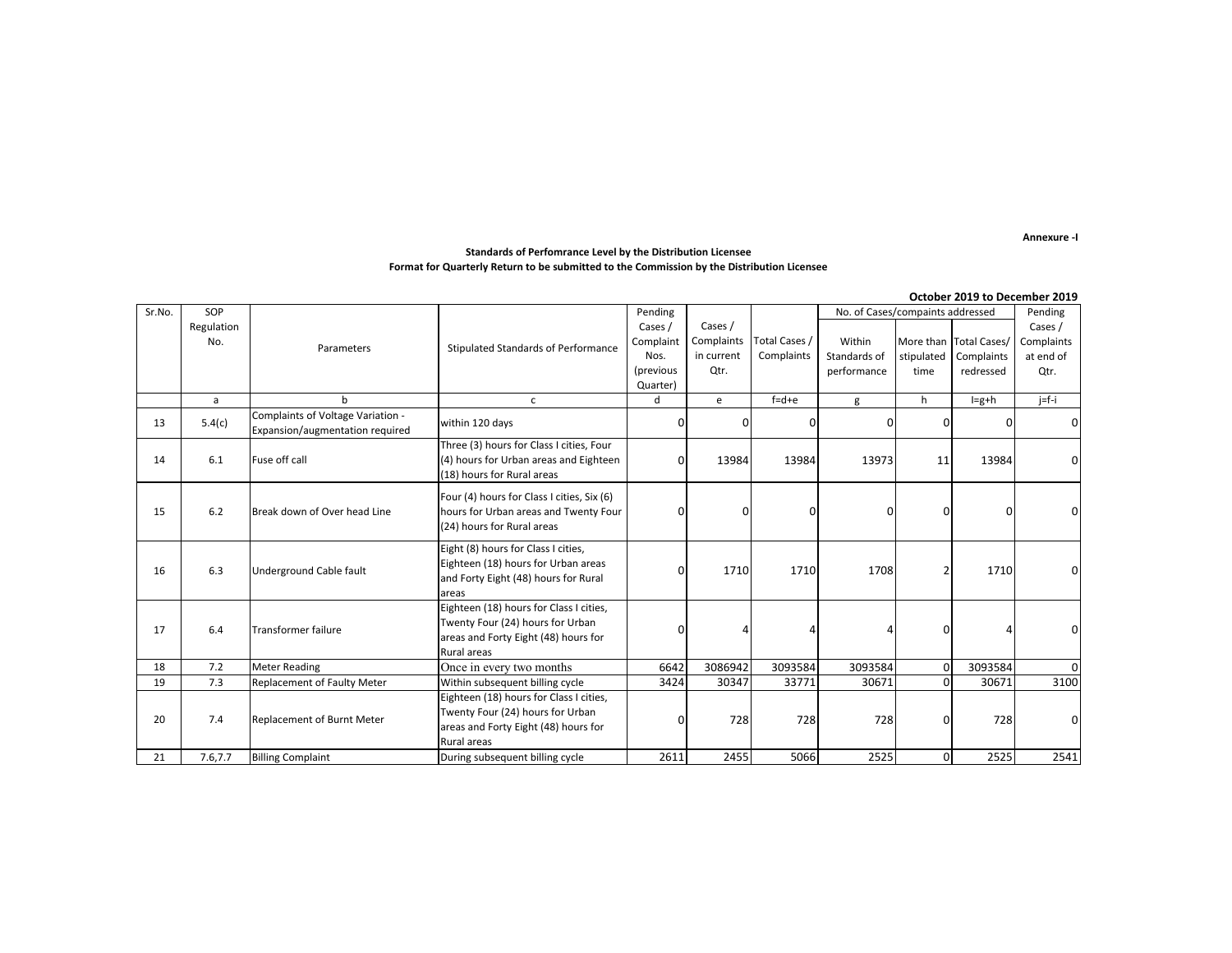## **B. E. S. & T. UNDERTAKING**

Annexure -II

Report of individual compolaints where Compensation has been paid Format for quarterly return to be submitted to the Commissionby the Distribution Licensee

## **October 2019 to December 2019**

| Sr.N<br>0.     | Complaint<br>No. | Date of filing<br>complaint | Consumer No.   | Name and<br>address of<br>Consumer | Nature of<br>Complaint | Reference<br>Standard of<br>Performance | Amount of<br>Compensation<br>(Rs) | Date of payment<br>of Compensation<br>(DD/MM/YYYY) |
|----------------|------------------|-----------------------------|----------------|------------------------------------|------------------------|-----------------------------------------|-----------------------------------|----------------------------------------------------|
| $\mathbf{1}$   | $\overline{2}$   | 3                           | $\overline{4}$ | 5                                  | 6                      | $\overline{7}$                          | 8                                 | 9                                                  |
| $\overline{2}$ |                  |                             |                |                                    |                        |                                         |                                   |                                                    |
| 3              |                  |                             |                |                                    |                        |                                         |                                   |                                                    |
| $\overline{4}$ |                  |                             |                |                                    | nil                    |                                         |                                   |                                                    |
| 5              |                  |                             |                |                                    |                        |                                         |                                   |                                                    |
| 6              |                  |                             |                |                                    |                        |                                         |                                   |                                                    |
| $\overline{7}$ |                  |                             |                |                                    |                        |                                         |                                   |                                                    |

NOTE -The report shall be prepared as per category of item for which the compensation is paid for non-observance of Standards of Performance